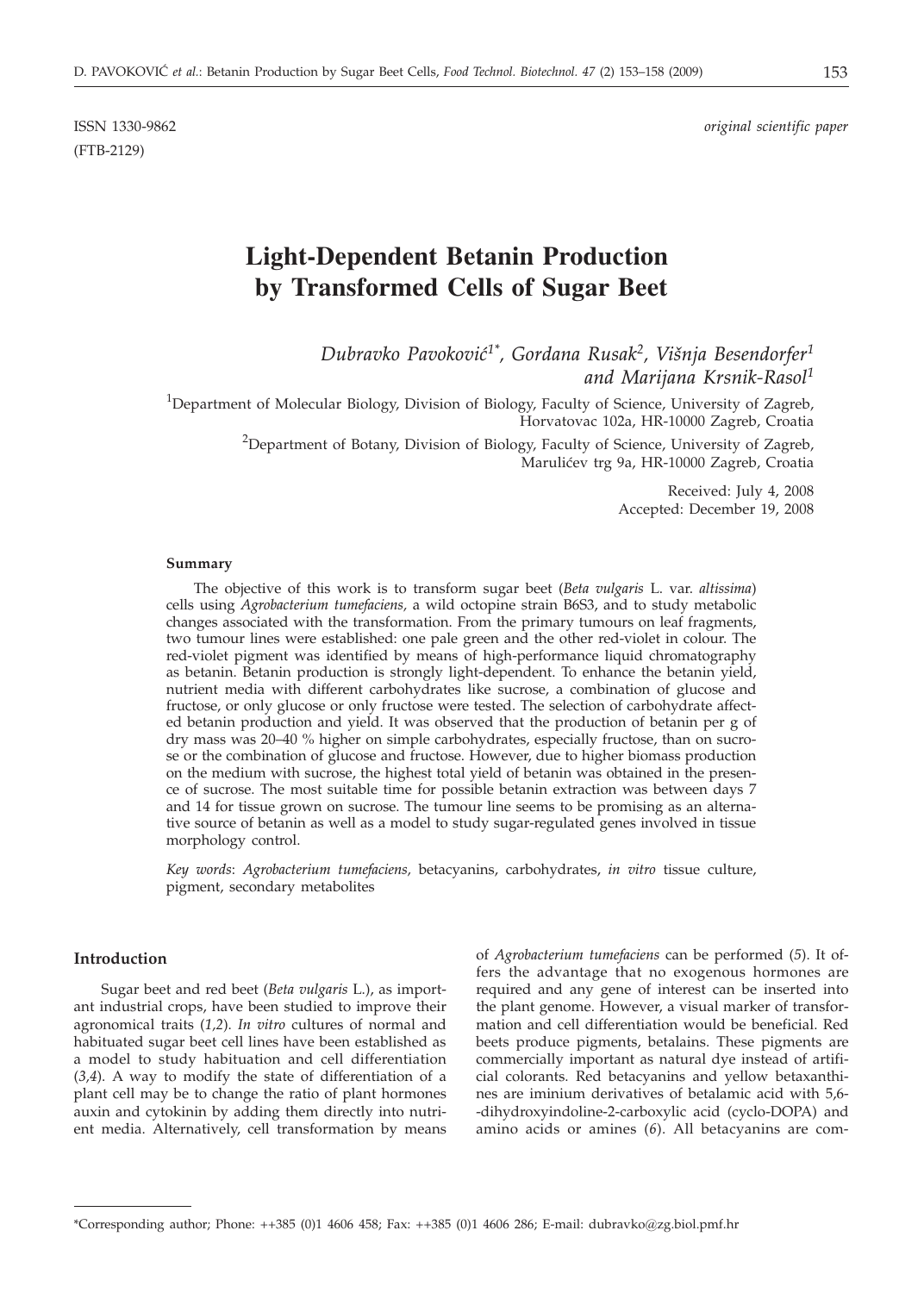posed of aglycone (betanidin) and glycosyl moieties, and some betacyanins are modifed with acyl groups, whereas betaxanthins are not. In the betacyanin biosynthetic pathway, both cyclo-DOPA and betalamic acid are thought to be synthesized from DOPA, and then an aglycone, betanidin, is formed from the conjugation of these two moieties (*6*). Betanin, a member of the betacyanin pigments subfamily, is a powerful antioxidant and anticancer compound (*7,8*). The growing knowledge of their therapeutic and preventive properties is likely to further increase the research interest in their *in vitro* biosynthesis (*9*). Although the biosynthetic pathway is known, little is known about the enzymes involved in biosynthesis of these compounds (*6*). Red beet cell cultures (*10–13*) and hairy root cell lines (*14*) capable of betalain production have been described. Sugar beet can be easily transformed with a T-DNA of tumour inducing (Ti) plasmid from *Agrobacterium tumefaciens* (*3,15*)*.* So far there has been no report on *A. tumefaciens*-transformed sugar beet cells with enhanced capacity of betalain production.

The aim of this work is to establish *in vitro* culture of sugar beet tumour tissue and to study metabolic changes caused by transformation of leaf cells into tumour cells. In this study sugar beet was transformed by the wild strain B6S3 of *Agrobacterium tumefaciens*. One tumour line with high capacity of betalain production was established. The pigment was analyzed by high- -performance liquid chromatography (HPLC), quantified and identified as betanin. The influence of different sugars on betanin production was evaluated.

#### **Materials and Methods**

# *Tumour induction and tissue cultivation*

Tumours were induced by infecting leaf fragments of axenically germinated sugar beet (*Beta vulgaris* L.) plantlets with a wild octopine strain B6S3 of *A. tumefaciens* following the procedure of Horsch *et al*. (*5*). Bacteria were eliminated by culturing tumour tissue in the liquid PG0 medium (*15*) containing the antibiotic Pyopen (Pliva, Croatia) in the concentration of 1 mg/mL during the first week and 0.5 mg/mL during the second and third weeks of subculture. Bacteria-free tumour tissue was subcultivated on hormone-free PG0 medium solidified by 0.9 % (by mass per volume) agar (*16*). The light/dark photoperiod  $(42 \mu \text{mol/(m}^2 \text{s}))$  was  $16/8$  hours.<br>For experimental purposes, sucrose, glucose, fructose For experimental purposes, sucrose, glucose, fructose and the combination of glucose and fructose were added to the nutrient medium of tumour red in light cell line

(Trl), at the final concentration of 88 mM. Cells were harvested at days 4, 7, 14 and 21, lyophilized, weighed and stored at  $-20$  °C until analysis.

# *PCR amplification*

PCR amplification was carried out in a  $25-\mu L$  reaction mixture containing 5–10 ng of sugar beet DNA, 4  $\mu$ M primers, 200  $\mu$ M dNTP, 10 mM Tris-HCl (pH=8.3), 50 mM KCl, 2 mM MgCl<sub>2</sub> and 1 U Taq DNA Polymerase (Fermentas, Germany). After an initial denaturing step at 95 °C for 5 min, 35 amplification cycles were performed on a Gene Amp PCR System 2400 (Applied Biosystems, CA, USA) thermal cycler, each consisting of a denaturation step at 95  $\degree$ C for 45 s, an annealing step at 60 °C for 45 s, an extension step at 72 °C for 1 min, and a final extension step at 72 °C for 7 min. Primer pair 6a1 and 6a2, which amplified part of the T-DNA region with expected fragment length of 336 pb of *A. tumefaciens,* was used to verify the transformed character of sugar beet cells. In addition, primer pair vir1 and vir2, which amplified part of *virB10* region present only in *A. tumefaciens,* was a negative control (Table 1). Amplified fragments were separated on 1 % (by mass per volume) agarose gels.

# *Extraction of pigments*

For HPLC and spectrophotometric analyses, lyophilized sugar beet tumour tissue was homogenized in ice- -cold 90 % ethanol (by volume). Tissue to solvent ratio was 1:20 (by mass per volume). In a parallel experiment freshly cut root flesh of the red beet was homogenized. Root to solvent ratio was 1:2 (by mass per volume). Prior to the analysis, homogenates were filtered through a  $0.2$ - $\mu$ m nylon filter. For betanin quantification, 20 mg of the lyophilized sugar beet tumour tissue were homogenized and resuspended in 1 mL of 80 % methanol (by volume) supplemented with 50 mM ascorbic acid. Homogenates were centrifuged for 20 min at 15000×g. The pigment was reextracted twice with additional 2 mL of the same buffer. Extracts were joined and the absorbance was measured at 534 nm (ATI/Unicam UV4-100, Cambridge, UK).

#### *Spectral and HPLC analysis*

Qualitative chromatographic analyses were performed on the HPLC system (Agilent 1100 Series, CA, USA) equipped with a quaternary pump, multiwave UV/VIS detector, autosampler and fraction collector. The column used was a 5-µm Zorbax RX-C18 (250 $\times$ 4.6 mm,

Table 1. Primer pairs, primer sequences and expected PCR fragment length used for verification of the transformation of sugar beet tumour lines Trl and Tg with *A. tumefaciens* B6S3 wild strain

| Primer sequences             | Fragment length |
|------------------------------|-----------------|
|                              |                 |
| 5'-TGCTTCAGATGGATTGCTTGCC-3' | $336$ pb        |
| 5'-GATAGCACCATCTAACTCCACG-3' |                 |
|                              |                 |
| 5'-CAATCCCGATCAAGTCGTGCGC-3' | $644$ pb        |
| 5'-AGACGCCAACCTCGTGAAACCG-3' |                 |
|                              |                 |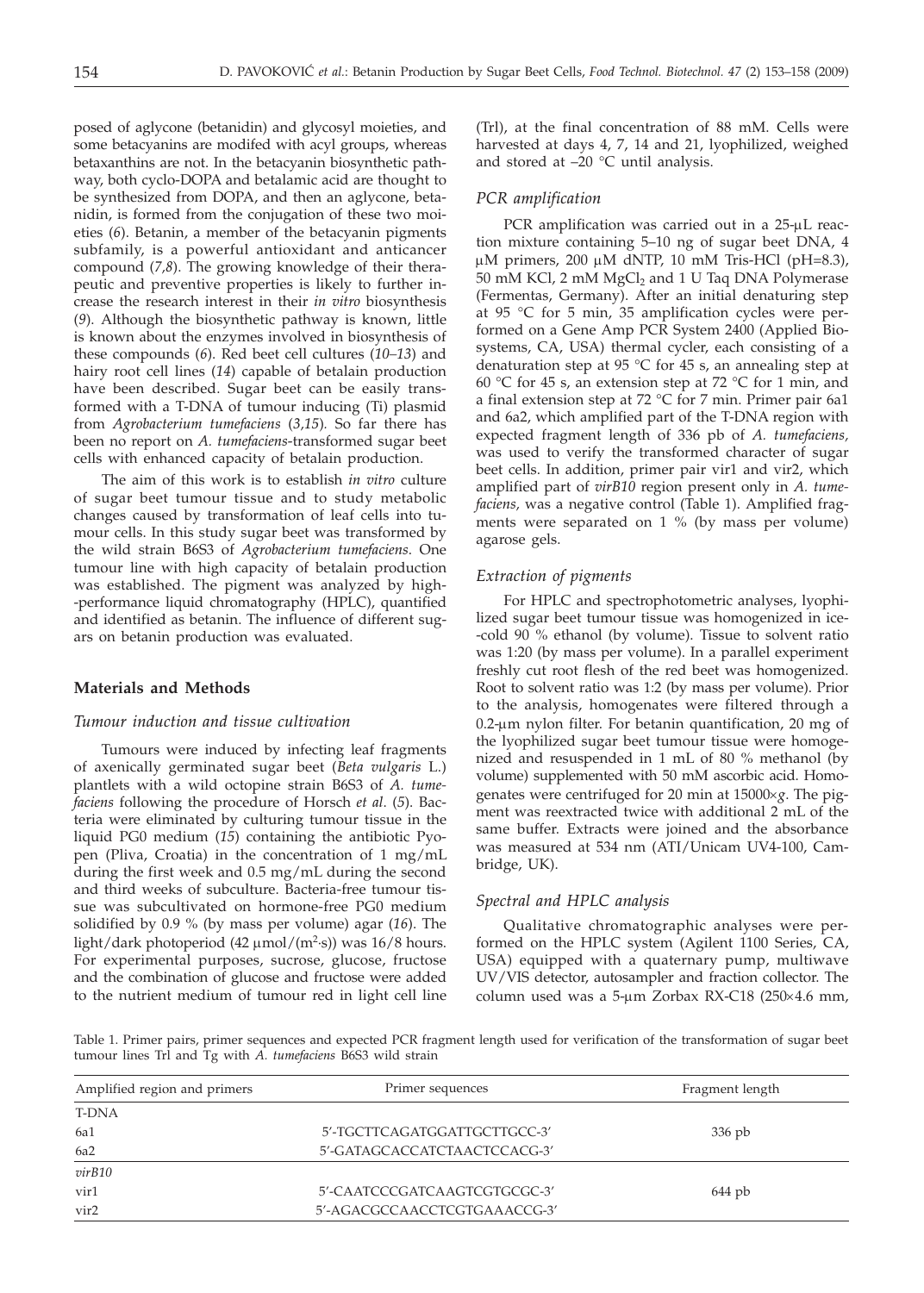Agilent Technologies, CA, USA). The elution profile consisted of a 30-minute linear gradient from solvent A (1 % (by volume) acetic acid in water) to 12 % (by volume) solvent B (1 % (by volume) acetic acid in acetonitrile). The injection volume was  $20 \mu L$  and the constant flow rate 1.0 mL/min. HPLC grade solvents (Merck, Germany) were used in all experiments. Betanin, a major pigment component of red beet root, and the investigated compound from sugar beet tumour tissue were isolated from the extracts semipreparatively under the same conditions (injection volume of 1.8 mL). The spectrum (350 to 650 nm) of ethanol extracts of betanin and the investigated compound were recorded on a spectrophotometer (Beckmann, Germany). Finally, equal volume of ethanolic solution of betanin and the investigated compound were mixed (1:1, by volume) and this mixture was submitted to qualitative HPLC analysis.

# **Results**

The infection of sugar beet leaf fragments with a wild strain *A. tumefaciens* B6S3 resulted in the growth of primary tumours (Fig. 1A). Tumours were greenish with a snowy surface and some of them had red-violet patches. After antibiotic treatment and elimination of bacteria, an axenic culture of tumour tissue was established (Fig. 1B). In the course of subculture, two tumour lines were separated. They were labelled according to their colour as Tg (tumour green line), green and compact tissue (Fig. 1C), and Trl, red and loose tissue (Fig. 1D). When

placed in darkness, the Trl tumour stopped producing the red-violet pigment and became more friable. This colourless tissue was labelled Trd (tumour red in darkness cell line) (Fig. 1E). A switch from the red-violet to white phenotype was reversible and strongly light-dependent. It took several weeks for the colourless tissue to become coloured again, under the influence of light. The same tumour morphology was obtained in two repeated transformation experiments. Greenish and red- -violet tumour tissue stably maintained their phenotypes during more than 10 years of subculturing. Light microscopy showed that tumour cells were mostly spherical with few elongated cells in the size range from 50  $\mu$ m (Trl and Trd cells) to 150  $\mu$ m (Tg cells) (Figs. 1F, G and H). Only Trl cells accumulated the pigment. Plastids of Tg cells were chloroamyloplasts, and those of Trl cells were smaller amyloplasts.

The PCR amplification of a 336-bp fragment of T-DNA region with primer pair 6a1 and 6a2 (Table 1) confirmed that both lines, Tg and Trl, had been transformed (Fig. 2A). The T-DNA fragment present in tumour-inducing bacteria (a positive control) was not detected in an untransformed sugar beet callus. Additional PCR with primer pair vir1 and vir2 (Table 1) excluded the presence of bacteria in tumour tissues (Fig. 2B). The 644-bp fragment, corresponding to *vir* region of Ti plasmid, was detected only in *A. tumefacines*.

The pigment of Trl tissue was compared with the pigment of red beet roots. The ethanol extracts of both



**Fig. 1.** Sugar beet tumour cultures. A – primary tumours (white arrow) on the leaf fragment. B – tumour tissue grown on hormone-free PG0 medium after bacteria elimination. White arrow shows betanin-producing tumour parts. Macroscopic (C-E) and microscopic (F-H) view of sugar beet tumour tissues 14 days after subculture on PG0 medium. C, F – green tumour line (Tg); D, G – red tumour line (Trl); E, H – white tissue of Trl line grown in the dark (Trd). White bar=1 cm, black bar=200  $\mu$ m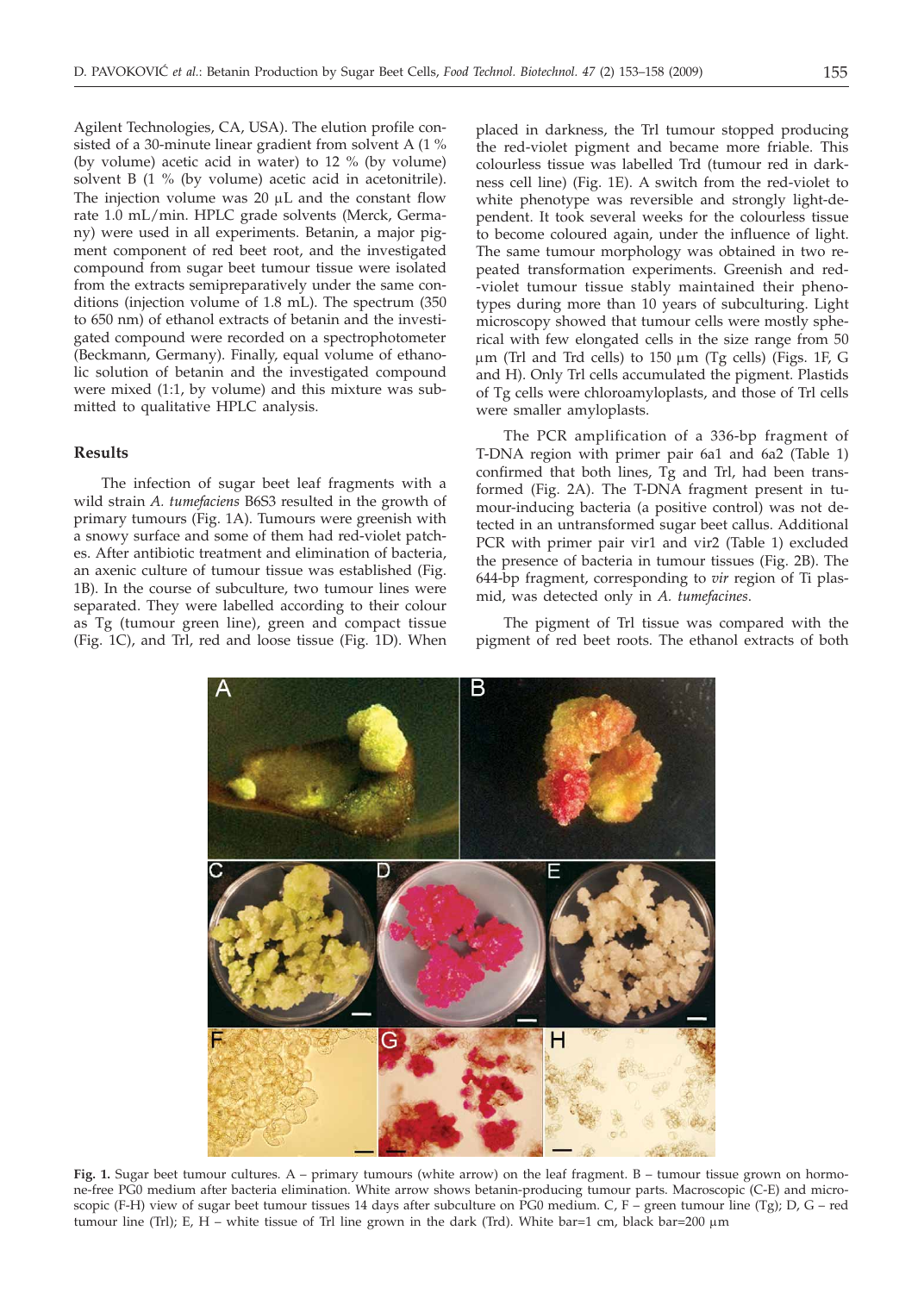

**Fig. 2.** Verification of transformation of sugar beet tissue lines by PCR amplification with two primer pairs. A) PCR amplification of 336 bp fragment of T-DNA region with primers 6a1 and 6a2 in *A. tumefaciens* strain B6S3 Ti-plasmid and sugar beet tissue lines. B) PCR amplification of 644 bp fragment as part of *virB10* region achieved with vir1 and vir2 primers only in *A. tumefaciens* strain B6S3 excluded the presence of bacteria in sugar beet tissues.  $M$  – marker,  $\lambda$ -DNA digested with HindIII; + ctrl – DNA from *A. tumefaciens*; N – normal sugar beet cell line; Trl – Tumour red in light cell line; Tg – Tumour green line; – ctrl – DNA without the template

tissues showed one identical absorbance maximum at 534 nm, corresponding to betacyanins. Betanin, which belongs to betacyanins, is known as the major pigment component in red beet root (*17*). The HPLC analyses of extracts of Trl and red beet root tissues showed only one major peak, eluting at around 17.09 min. This major compound with a retention time of around 17.09 min was isolated semipreparatively from both extracts. Ethanolic solutions of these isolated compounds were mixed together and the mixture was submitted to HPLC analysis. Only one peak with the same retention time of 17.09 min was recorded (Fig. 3). Based on this result and the data reported by Fernández–López and Almela (*17*) about the retention time and absorption spectra investigated, the compound was identified as betanin.

With the intention of optimizing biomass production and betanin yield, the Trl tissue was cultured on the solid PG0 media, supplemented with different sugars: monosaccharides glucose (Glc) or fructose (Fru), disaccharide sucrose (Suc) and with a combination of monosaccharides, Glc with Fru. Growth was measured up to 21 days for Suc and Glc with Fru, but only up to 14 days for Glc and Fru. After 14 days, phenolic compounds accumulated in the media and necrosis of the tissues started. To compensate for possible differences in water content, the tissue was lyophilized, and dry mass



**Fig. 3.** HPLC chromatogram of the mixture of ethanolic solutions of betanin and Trl pigment. (1:1, by volume). Detection was carried out at 534 nm (maximum absorbance of both compounds)

was measured and related to betanine accumulation (Fig. 4). The betanin accumulation was positively correlated with the time course of tissue growth on the Glc or Fru, but it was negatively correlated with the growth on Suc or Glc with Fru. If expressed per dry mass, tissue grown on Glc or Fru synthesized more betanin than tissue grown on Suc or on Glc with Fru. If expressed per Petri dish, the highest yield of betanin was measured in tissue which grew on the medium containing Glc with Fru at day 21 (4.36 mg of betanin per Petri dish), followed closely by the tissue grown on Suc, but at day 14 (4.15 mg of betanin per Petri dish). Time of cultivation and biomass accumulation are important factors in the production of phytochemicals, and Suc was the most effective carbohydrate due to the highest growth rate of the Trl. The betanin synthesis in Trl grown on sucrose remained almost constant until day 14, so the optimal extraction time of the pigment would be on day 14.



**Fig. 4.** Comparison of dry mass accumulation and betanin content in Trl tumour subcultured on PG0 medium supplied with different carbohydrates. Glc – glucose, Fru – fructose, Glc+Fru – glucose with fructose, Suc – sucrose (error bars represent the standard deviation, *N*=3)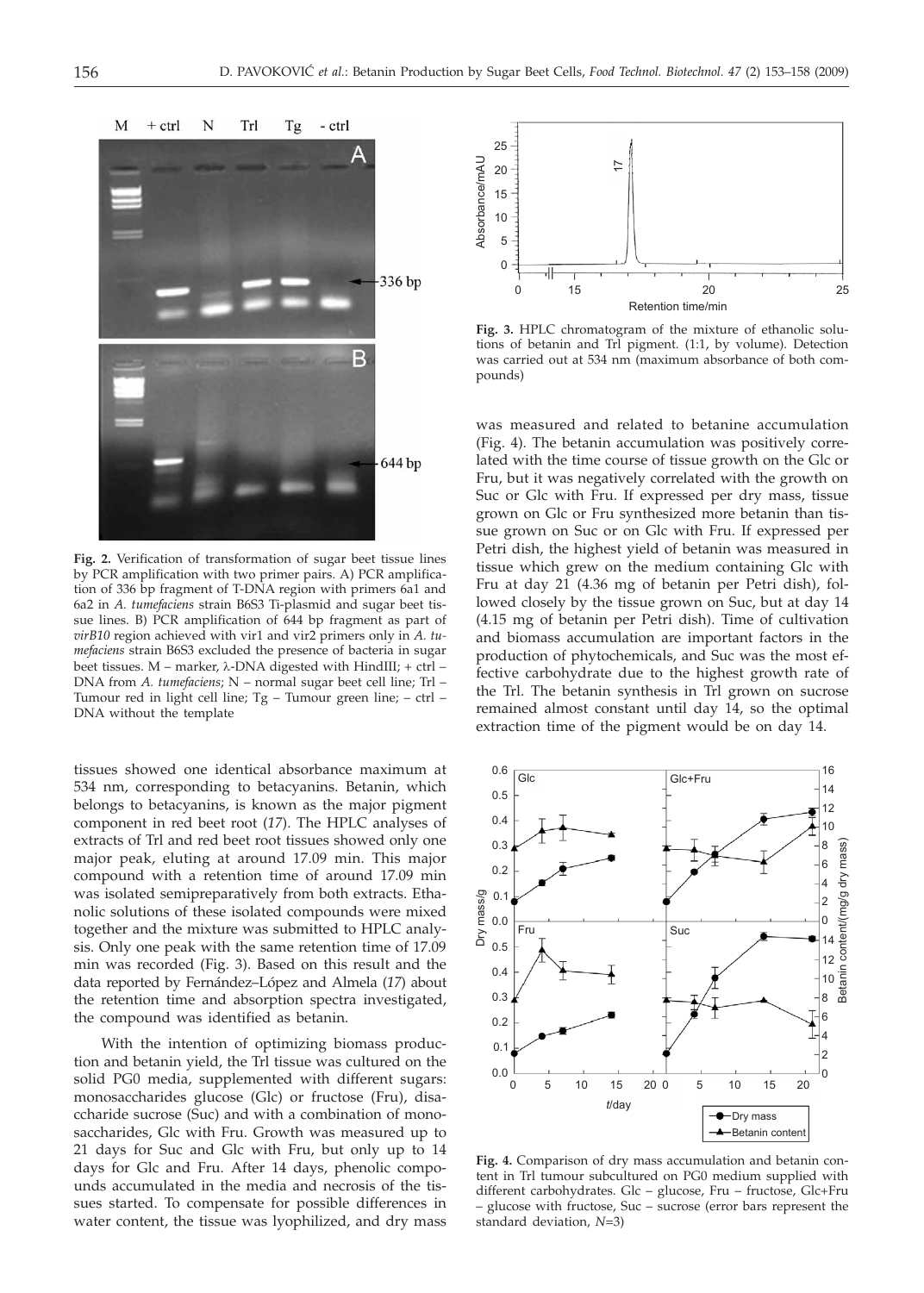#### **Discussion**

Transformation of sugar beet leaf cells with the wild type *A. tumefaciens* B6S3 of Ti plasmid resulted, as expected, in the growth of unorganized tumours. Primary tumours on sugar beet leaf fragments contained red-violet tissue patches, which also appeared in the initial tumour cultures (Figs. 1A and B). During subculture two tumour lines were separated, one greenish and the other entirely red-violet (Figs. 1C and D). Tumour morphology depends on the ratio of auxin to cytokinin, so if both loci, *aux* and *cyt*, of T-DNA are active, an unorganized tumour should develop. However, in horseradish, the same type of transformation resulted not only in unorganized tumours, but also in teratomas with malformed shoots (*18,19*), showing that tumour morphology also depends on the host plant. Polymerase chain reaction confirmed the transformed state of both tissue lines, Tg and Trl, but it did not answer the question why the Trl line produces betanin. It can only be supposed that T-DNA insertion, by positional effect, activated the light-induced betanin production in Trl cells. According to some literature data, the integration of T-DNA into plant genome occurs randomly at different places and in different copy numbers, which can explain tumour tissue morphology (*20–22*). Other reports suggest that T-DNA integration under selective pressure may not be completely random (*23*). Analysis of T-DNA insertion site distribution in *Arabidopsis* revealed that transcription initiation and polyadenilation site regions of genes are favourite targets for T-DNA integration (*23*). Light microscopy revealed that Trl contained clustered, spherical cells that accumulated pigment in vacuolar space (Fig. 1G). Similar cellular shape and pigment production is obtained when red beet calli are cultured under specific auxin to cytokinine ratio (*10*)*.* The auxin to cytokinin ratio determines cellular shape, from spherical to elongated, and the production of pigments, from betacyanins to betaxanthines (*9*)*.* The HPLC spectra (Fig. 3) confirmed that the Trl line contained betacyanins, specifically betanin, while no betaxanthins were detected. The light-dependency of pigment production was demonstrated as a dark-grown tumour becoming depigmented after few weeks (Figs. 1E and H). Light is also a prerequisite for pigment production in cell cultures of red beet and *Portulaca grandiflora* that produce betacyanin, but the mode of action of light is not yet resolved (*11*,*24*). Results for time course of betanine production and its quantity in the tumour line (Fig. 4) were comparable to those published for red beet cultivated *in vitro* (*11,25,26*). We observed that the production of betanin per g of dry mass was 20–40 % higher on simple carbohydrates, especially fructose, than on the sucrose or the combination of glucose and fructose. However, due to higher biomass production on the medium with sucrose, the highest total yield of betanin was obtained in the presence of sucrose. Regarding energy, sucrose has been established as the most suitable carbon source for the cultivation of *in vitro* plant cultures, particularly for biosynthesis of secondary metabolites (*26,27*). On the other hand, betanin production could be increased. The possible improvements of betanin production could be tested by using modified Linsmaier-Skoog medium in which inorganic nitrogen concentration is reduced to 30 mM, the ratio of

ammonium to nitrate is set to 1:14, Zn concentration is reduced to  $0.3 \mu M$ , and Cu and Co are removed from the medium (*12,13*). With such modifications, the authors gained a 300 % increase in yield. The biosynthesis of betanin in Trl could be enhanced additionally in liquid medium using metabolic precursors of betanin or elicitors such as jasmonic acid, salicylic acid or yeast extract (*9*). Transformed cultures of red beet can produce quantities of betanin at a comparable rate to the original plants (*6*). Most of *in vitro* systems that produce betanin are based on hairy root transformants of red beet (*9,27*). Our novel system is based on *A. tumefaciens.* It might offer enhaced synthesis of betanin interesting for commercial purposes.

# **Conclusion**

*Agrobacterium tumefaciens*-mediated transformation of plants represents one of the most convenient methods for inserting genes of interest in the plant DNA for further studying. In this study, using the above mentioned method, two transformed sugar beet tumour lines were established with commercially interesting traits. One of them is characterised by betanin overproduction, which is light-dependent. The production is also affected by the carbohydrate type supplied in the nutrient medium. The tumour lines are promising for studying proteins involved in betanin production and sugar-regulated genes involved in morphogenetic processes in transformed sugar beet tissues.

# *Acknowledgements*

Financial support for this work was provided by the Ministry of Science, Education and Sports of the Republic of Croatia (Project no. 119-1191196-1200).

### **References**

- *1.* C.S. Gasser, R.T. Fraley, Genetically engineering plants for crop improvement, *Science, 244* (1989) 1293–1299.
- *2.* A.E. Golovko, A.A. Dovzhenko, Y.Y. Gleba, Genetic transformation of sugar beet: Evolution of theoretical and experimental approaches, *Citol. Genet*. *39* (2005) 30–36.
- *3.* J.P.C. van Geyt, M. Jacobs, Suspension culture of sugarbeet (*Beta vulgaris* L.). Induction and habituation of dedifferentiated and self-regenerating cell lines, *Plant Cell Rep*. *4* (1985) 66–69.
- *4.* A. Causevic, A. Delaunay, S. Ounnar, M. Righezza, F. Delmotte, F. Brignolas, D. Hagège, S. Maury, DNA methylating and demethylating treatments modify phenotype and cell wall differentiation state in sugarbeet cell lines, *Plant Physiol. Biochem. 43* (2005) 681–691.
- *5.* R.B. Horsch, J.E. Fry, N.L. Hoffmann, D. Eichholtz, S.G. Rogers, R.T. Fraley, A simple and general method for transferring genes into plants, *Science, 227* (1985) 1229–1231.
- *6.* N. Sasaki, T. Adachi, T. Koda, Y. Ozeki, Detection of UDP- –glucose:*cyclo*-DOPA 5-*O*-glucosyltransferase activity in four o'clocks (*Mirabilis jalapa* L.), *FEBS Lett. 568* (2004) 159–162.
- *7.* C.H. Lee, M. Wettasinghe, B.W. Bolling, L.L. Ji, K.L. Parkin, Betalains, phase II enzyme-inducing components from red beetroot (*Beta vulgaris* L.) extracts, *Nutr. Cancer, 53* (2005) 91–103.
- 8. A. Gliszczyńska-Świgło, H. Szymusiak, P. Malinowska, Betanin, the main pigment of red beet: Molecular origin of